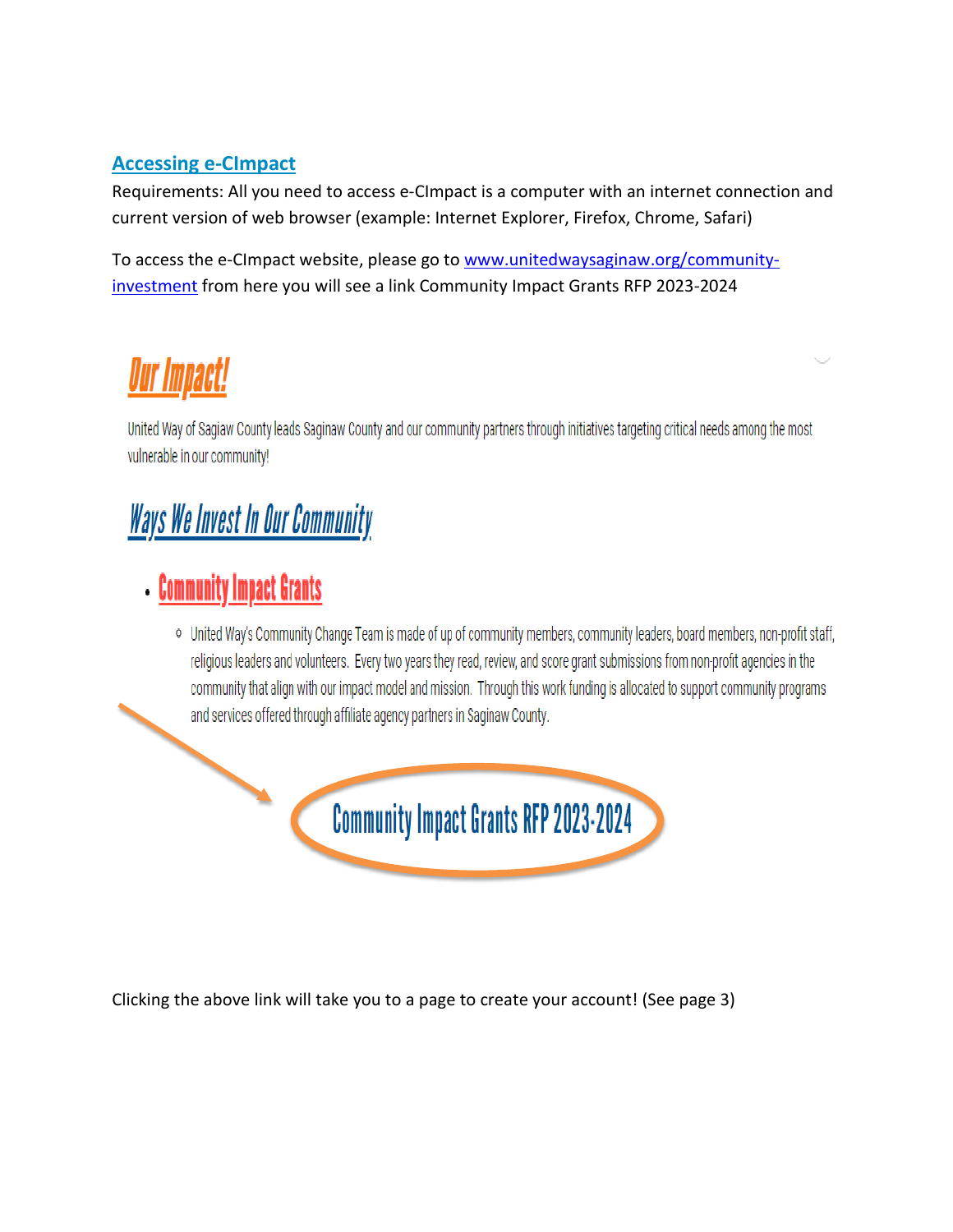|                                                                                              | LIVE UNITED TODAY<br><b>United</b><br>FOR A<br>Way<br><b>STRONGER COMMUNITY</b><br>of Saginaw County<br><b>TOMORROW</b>                                                       |
|----------------------------------------------------------------------------------------------|-------------------------------------------------------------------------------------------------------------------------------------------------------------------------------|
| <b>TM</b><br><b>&amp; IMPACT</b><br><b>Community Impact Management</b><br><b>AGENCY SITE</b> | $# H D C h *$<br>UNITED WAY OF SAGINAW COUNTY<br>Sign-In<br>Please sign in to your account.<br>User Name<br>Password<br>Sign in to our Secure Server<br>Forgot your password? |
| New to e-CImpact?                                                                            | Create an e-Cimpact account<br>To create a new account select the link below:<br>Click here to create a new e-CImpact account                                                 |

Click NEW TO e-CImpact! Then create an account.

Please bookmark the address to easily access e-CImpact at your convenience.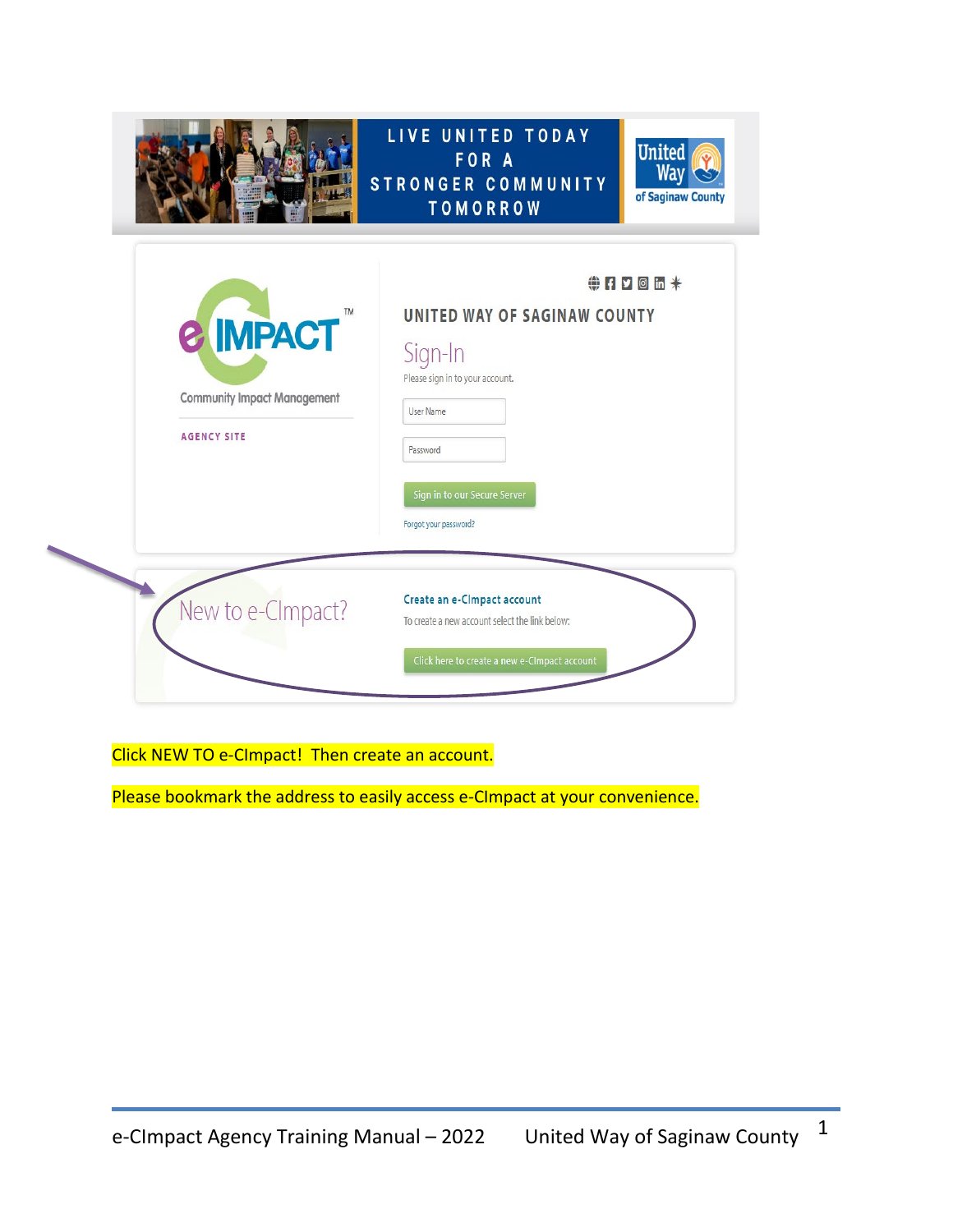#### **Agency Login**

Now that you have created e-CImpact account, it is time to login and register your agency. Please note, that for the 2023-2024 RFP process, ALL organizations will be considered NEW!

#### **For New Organizations:**

Currently, the default agency username is the email address of the agency's **primary contact**.

The first time you login, the password will be pwd123. Once logged in you will be automatically prompted to change your password.

#### **Step 1**: Enter your username and password

**Step 2:** Click 'Sign In to our Secure Server' or use the enter key.

| <b>TM</b><br><b>&amp; IMPACT</b>                                                                                             | Sign-In<br>Please sign in to your account.<br><b>User Name</b>            | Step 1: Enter<br>Username and<br>Password          |
|------------------------------------------------------------------------------------------------------------------------------|---------------------------------------------------------------------------|----------------------------------------------------|
| <b>Community Impact Management</b>                                                                                           | Password                                                                  |                                                    |
| <b>AGENCY SITE</b>                                                                                                           | Sign in to our Secure Server<br>Forgot your password?                     | Step 2: Click 'Sign<br>in to our Secure<br>Server' |
| New to e-CImpact?                                                                                                            | Don't have an account?<br>Create an account to apply for available grants |                                                    |
| <b>Secured</b><br>by  <br><b>Othawte</b><br>Secured by Thawte<br>@ 2013 e-CImpact, Community Impact Management<br>2013-05-28 | Click here to create a new Account<br>POWERED BY<br>seabrooks             |                                                    |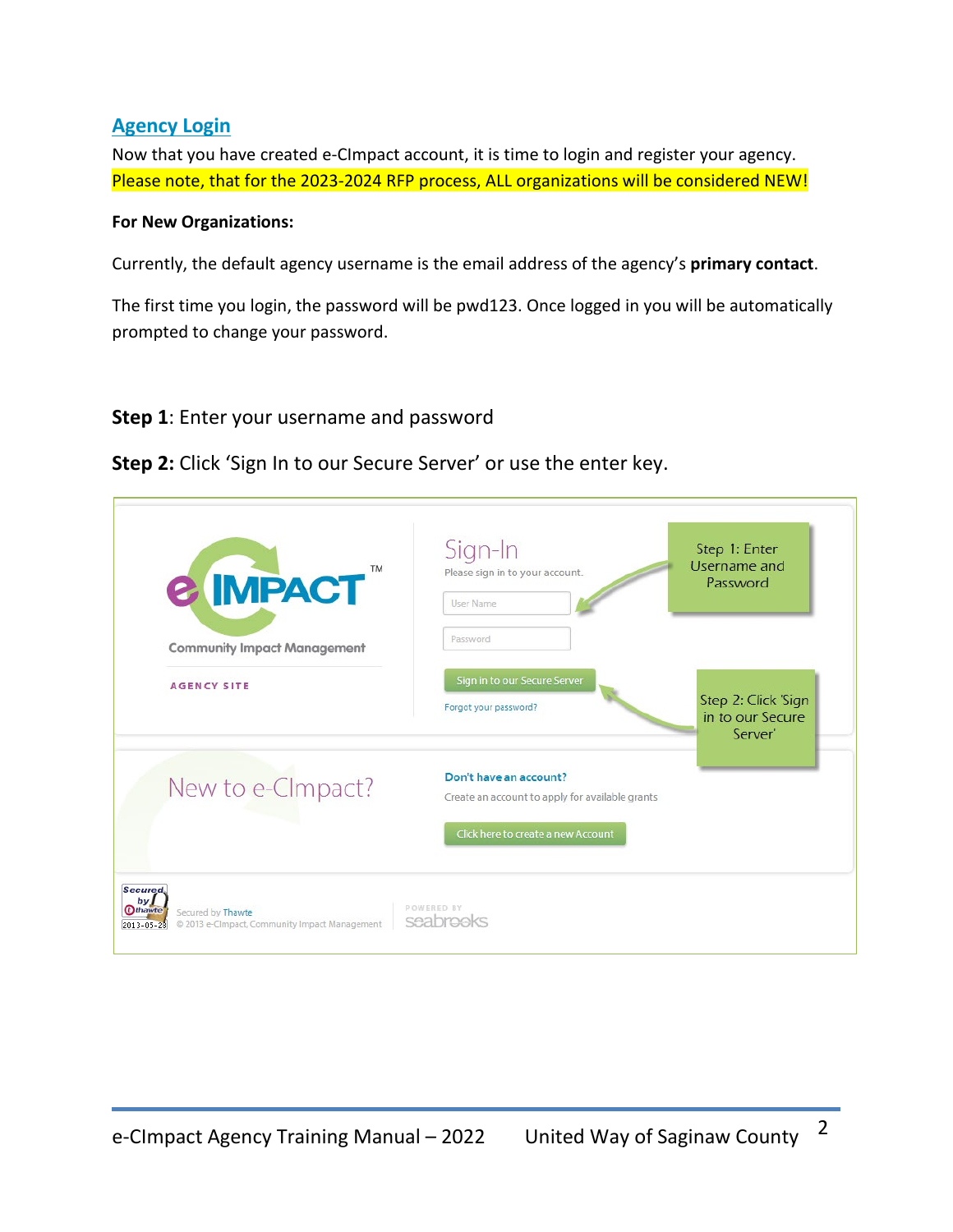#### **Forgot Password**

**Step 1:** Click 'Forgot your password?' on the agency login page.



#### **Step 2:** Enter your username

#### **Step 3:** Select 'Auto-Generate my Password'



**Step 4:** Check your email, return to the login page and procede to login. If you do not see the email in your inbox, be sure to check the 'junk' folder. If the email is not in either, please contact: Jackie Taylor at [jtaylor@unitedwaysaginaw.org.](mailto:jtaylor@unitedwaysaginaw.org) Please wait for Jackie to respond via email.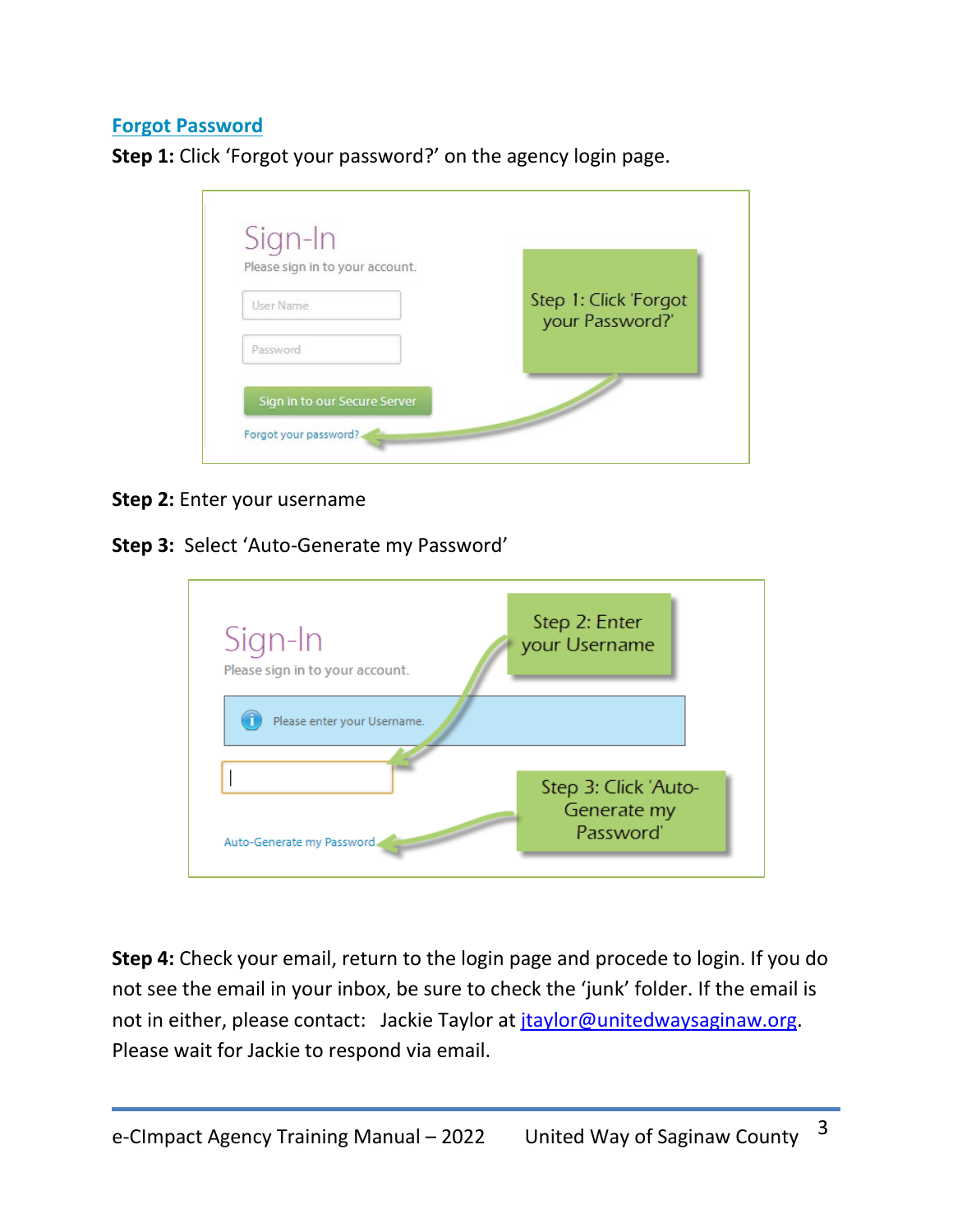#### **Registering a New Agency**

ALL agencies for the 2023-2024 RFP are new, please proceed with site registration. Registration is required for all agencies.

**Step 1:** From the agency login page select 'Create new agency account'

| Password<br><b>Community Impact Management</b><br>Sign in to our Secure Server<br><b>AGENCY SITE</b> |                                                                                                     |
|------------------------------------------------------------------------------------------------------|-----------------------------------------------------------------------------------------------------|
|                                                                                                      |                                                                                                     |
| Forgot your password?                                                                                |                                                                                                     |
| Don't have an account?<br>New to e-CImpact?                                                          | Step 1: Click here to<br>create a new<br>account<br>Create an account to apply for available grants |
|                                                                                                      | Click here to create a new Account                                                                  |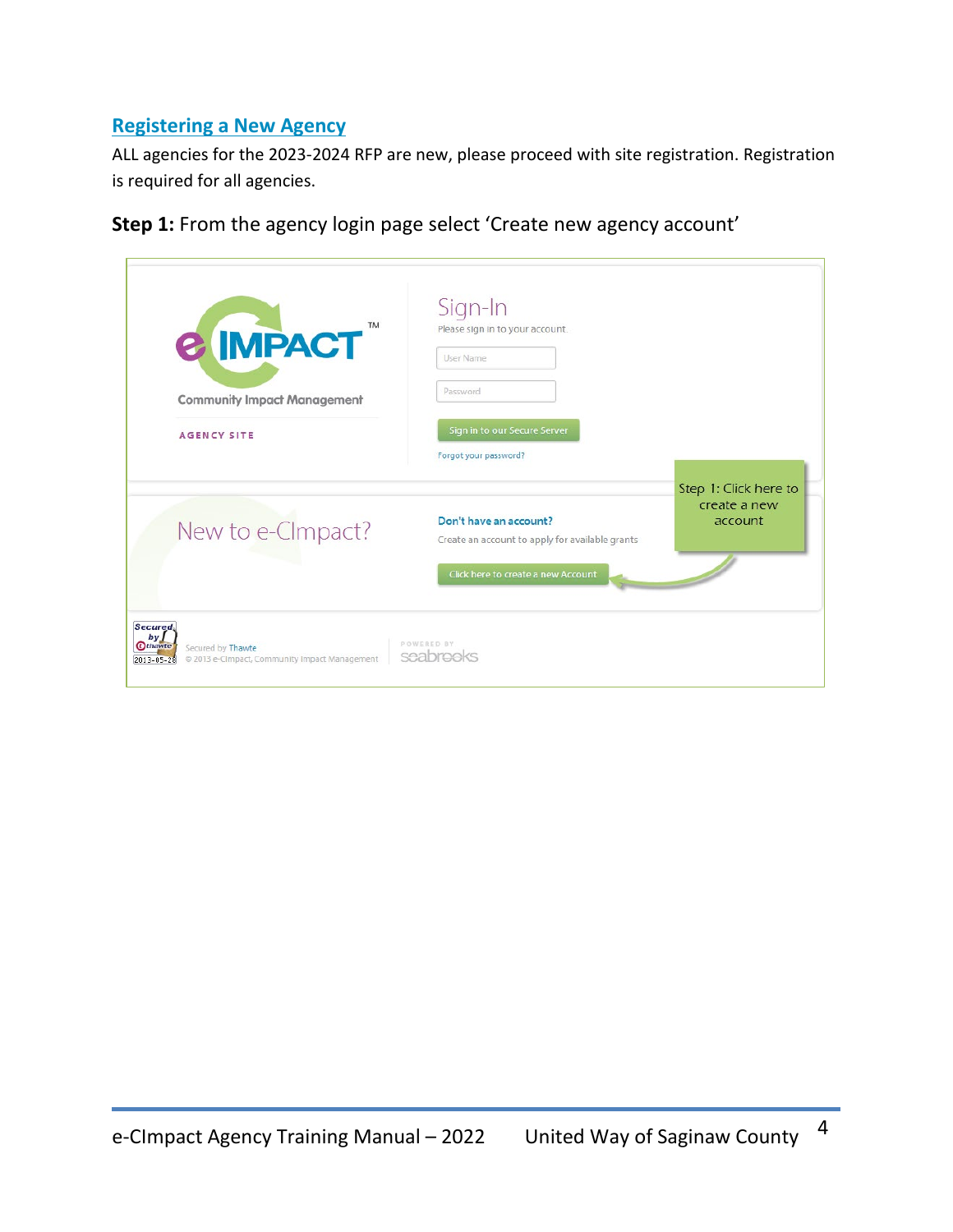**Step 2:** Please read all directions carefully, and then click 'Next' to continue with your registration process.

| : Letter of Intent / RFP pre-qualification process!                                                                                                                                                                                                                          |                                                      |             |
|------------------------------------------------------------------------------------------------------------------------------------------------------------------------------------------------------------------------------------------------------------------------------|------------------------------------------------------|-------------|
| egister and request an application for the current funding round. Please be ready to enter your agency's EIN, contact information, and mission<br>oplication request requires that you succesfully complete a pre-qualification test to determine your agency's eligibility. |                                                      |             |
| Cancel and Return to Login Page                                                                                                                                                                                                                                              | Step 2: Read all<br>directions, then click<br>'Next' | <b>Next</b> |
| e-CImpact™ Community Impact Management<br>© 2015 Powered by Seabrooks.                                                                                                                                                                                                       |                                                      |             |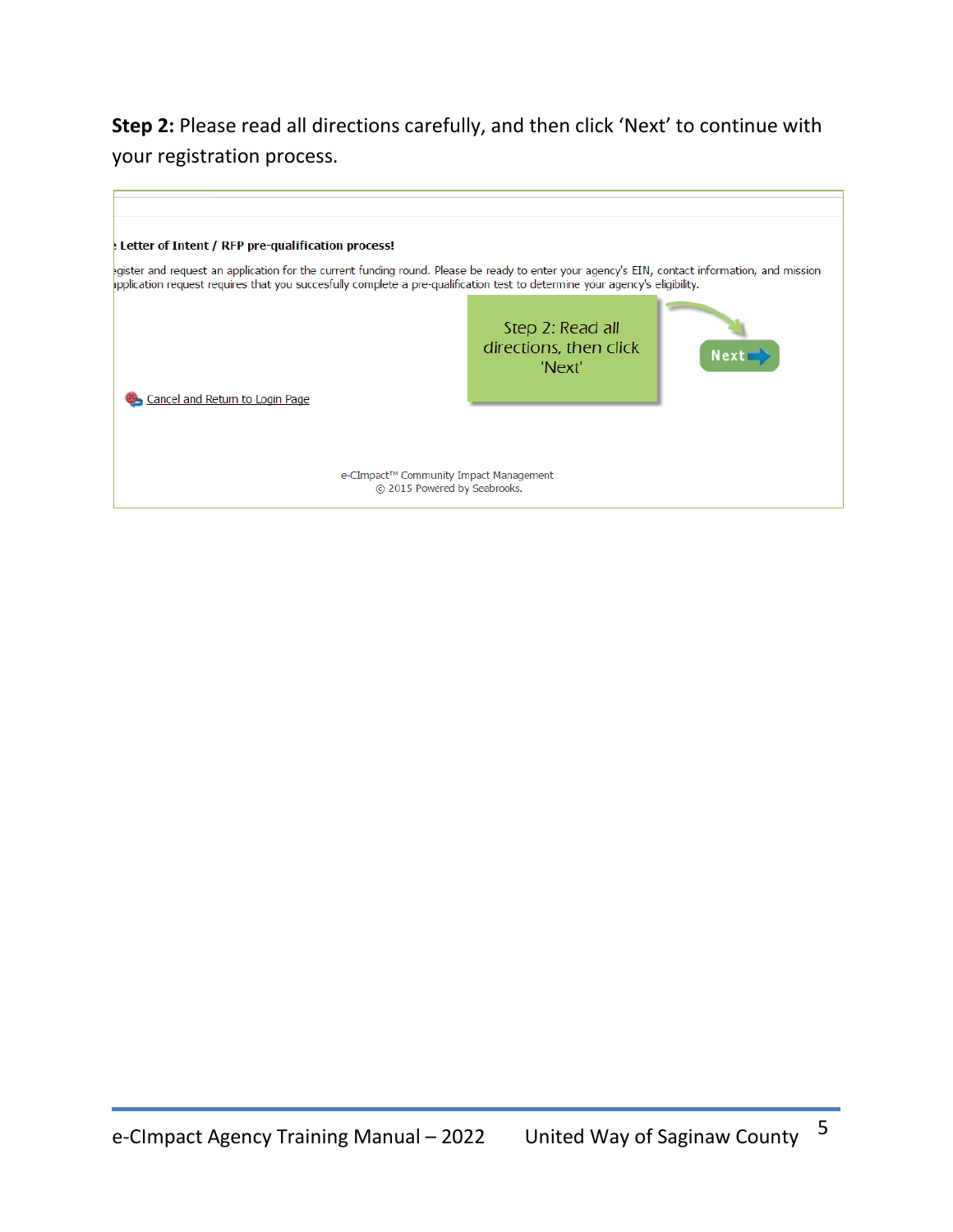**Step 3:** Please enter all required information regarding your agency. Then proceed to the next page.

 *\*EIN – the system will automatically validate your EIN, confirming you do not already have an e-CImpact account. The system will also automatically enter any information linked to the EIN entered.*

| $\bigcirc$                                   | Fields marked with an * are required fields.                                                                                                                                         |
|----------------------------------------------|--------------------------------------------------------------------------------------------------------------------------------------------------------------------------------------|
| bottom of the page to continue.              | Please enter your Agency information in the fields below, including the agency Primary Contact information then select 'Next' at the                                                 |
| <b>Agency Account Information</b>            |                                                                                                                                                                                      |
| $EIN:$ *                                     |                                                                                                                                                                                      |
| Agency Name:*                                |                                                                                                                                                                                      |
| Website URL:                                 |                                                                                                                                                                                      |
| <b>Account Information</b>                   |                                                                                                                                                                                      |
| Description:                                 |                                                                                                                                                                                      |
|                                              |                                                                                                                                                                                      |
|                                              |                                                                                                                                                                                      |
|                                              | Limit up to 750 characters (0 used).                                                                                                                                                 |
| <b>Mission Statement:</b>                    |                                                                                                                                                                                      |
|                                              |                                                                                                                                                                                      |
|                                              |                                                                                                                                                                                      |
|                                              |                                                                                                                                                                                      |
|                                              | Limit up to 750 characters (0 used).                                                                                                                                                 |
| <b>Address</b>                               |                                                                                                                                                                                      |
| Address Type:*                               | $\pmb{\mathrm{v}}$<br>Mailing                                                                                                                                                        |
| Address Line 1:*                             |                                                                                                                                                                                      |
| Address Line 2:                              |                                                                                                                                                                                      |
| City:*<br>State:*                            | Hawaii<br>$\pmb{\mathrm{v}}$                                                                                                                                                         |
| Zip Code:*                                   |                                                                                                                                                                                      |
|                                              |                                                                                                                                                                                      |
| <b>Email Address</b>                         |                                                                                                                                                                                      |
| Email Address Type:*                         | $\blacktriangledown$<br>Main                                                                                                                                                         |
| Email Address:*                              |                                                                                                                                                                                      |
| <b>Phone Number</b>                          |                                                                                                                                                                                      |
| Phone Number Type:*                          | $\blacktriangledown$<br>Main                                                                                                                                                         |
| Phone Number:*                               |                                                                                                                                                                                      |
| <b>Primary Contact Information</b>           |                                                                                                                                                                                      |
| Contact Type:*                               | <b>Executive Director</b><br>$\pmb{\mathsf{v}}$                                                                                                                                      |
| First Name:*                                 |                                                                                                                                                                                      |
| Last Name:*                                  |                                                                                                                                                                                      |
| Job Title:                                   |                                                                                                                                                                                      |
|                                              |                                                                                                                                                                                      |
| <b>Preferred Login</b>                       |                                                                                                                                                                                      |
| Enter your<br>characters                     | rd to ensure that you have entered it correctly. Your Password must be between 6 and 15<br>iaracter from 2 of the groups of alpha, numeric, or special characters. Your Password may |
| not contai                                   | Please note what<br>any white-space.                                                                                                                                                 |
| Password                                     | username and                                                                                                                                                                         |
| -- abcdefa                                   | password you<br>ers)<br>create.                                                                                                                                                      |
| -- pa\$\$wo<br>$-123456$                     | bers)<br>(bers)                                                                                                                                                                      |
| -- abcdefgh (invalid, contains only letters) |                                                                                                                                                                                      |
| -- abc23 (invalid, less than 6 characters)   | Step 3: Enter                                                                                                                                                                        |
| Preferred User Name:*                        | required                                                                                                                                                                             |
| Password:*                                   | information, then                                                                                                                                                                    |
| Confirm Password:*                           | click 'Next'                                                                                                                                                                         |
|                                              |                                                                                                                                                                                      |
|                                              |                                                                                                                                                                                      |
| <b>Previous</b>                              | $Next =$                                                                                                                                                                             |
|                                              |                                                                                                                                                                                      |
|                                              | Cancel and Return to Login Page                                                                                                                                                      |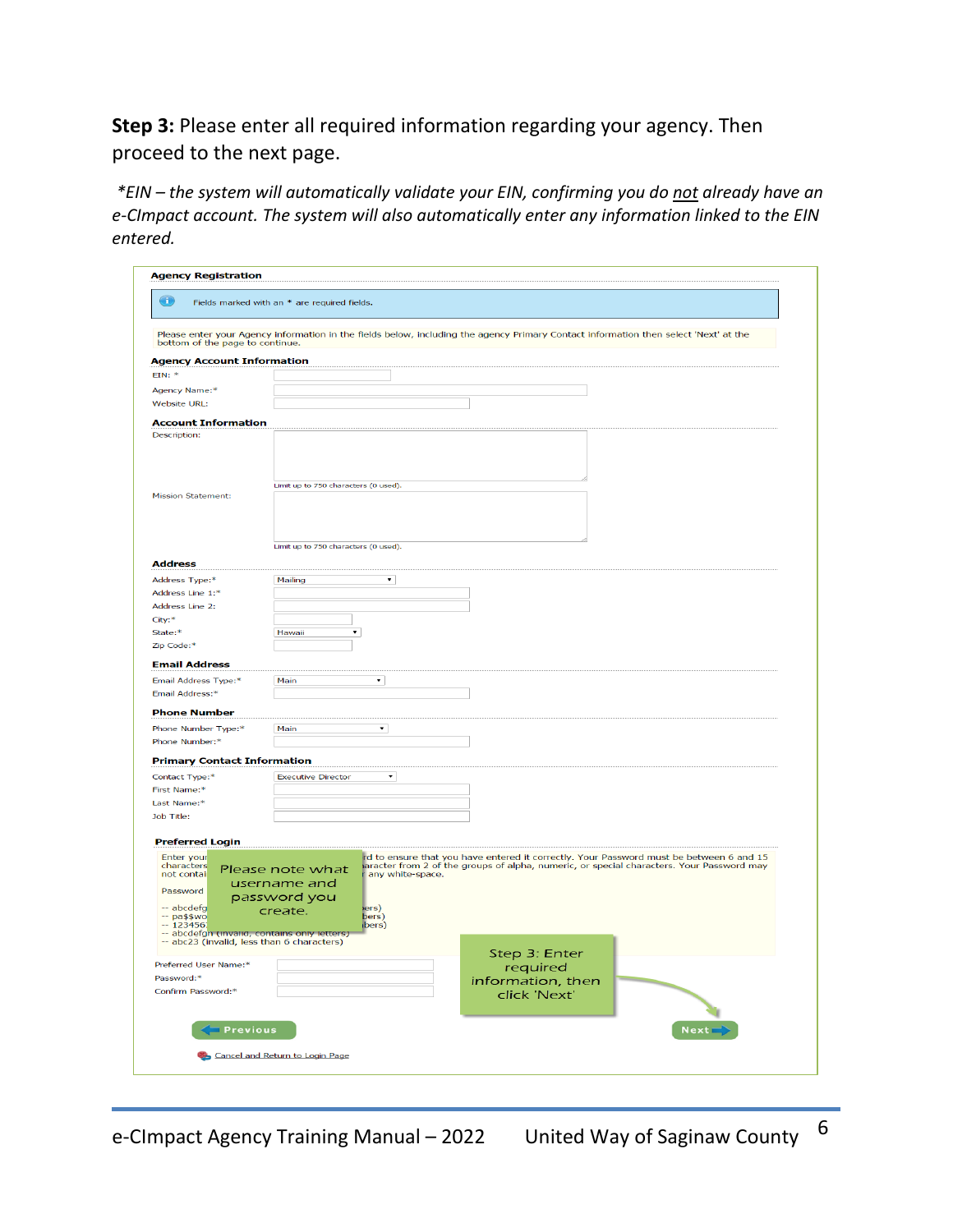**Step 4:** Select a grant application you would like to apply for, and then continue to the next page.

|                                                         |                                 |                                                                                                                                                                                                                                                                                                                                                                                                                                                                            | $\bigoplus$ if y o in $\mathbb{R}$ |
|---------------------------------------------------------|---------------------------------|----------------------------------------------------------------------------------------------------------------------------------------------------------------------------------------------------------------------------------------------------------------------------------------------------------------------------------------------------------------------------------------------------------------------------------------------------------------------------|------------------------------------|
| <b>UNITED WAY OF SAGINAW COUNTY</b>                     |                                 | LIVE UNITED TODAY<br>FOR A<br>STRONGER COMMUNITY<br><b>TOMORROW</b>                                                                                                                                                                                                                                                                                                                                                                                                        | <b>United</b><br>of Saginaw County |
|                                                         |                                 | Please review the list of currently available Requests for Proposals (RFP) below                                                                                                                                                                                                                                                                                                                                                                                           |                                    |
|                                                         |                                 | Select an RFP from the list to request an application. Some RFPs may require pre-qualification information be provided.                                                                                                                                                                                                                                                                                                                                                    | <b>Next</b>                        |
| <b>Community Impact</b><br>2023-2024 Funding Cycle<br>◉ | <b>RFP for Community Impact</b> |                                                                                                                                                                                                                                                                                                                                                                                                                                                                            |                                    |
|                                                         |                                 | Community Impact Funding: Financial Awards for our Community Impact Funding Cycles are based on<br>specific criteria that aligns with our strategy to lift 6% of ALICE households by 2029 in Saginaw County.<br>Funding awards are based on Community Change Team recommendations to the United Way of Saginaw<br>County Board of Directors. Awards provided are based on the success of community impact funding<br>through United Way of Saginaw County annual campaign. |                                    |
| <b>Previous</b>                                         |                                 |                                                                                                                                                                                                                                                                                                                                                                                                                                                                            |                                    |
|                                                         | Cancel and Return to Login Page |                                                                                                                                                                                                                                                                                                                                                                                                                                                                            |                                    |
|                                                         |                                 | Connect with United Way of Saginaw County on <b>F1</b> Facebook <b>D</b> Twitter <b>@</b> Instagram <b>In</b> LinkedIn * GuideStar                                                                                                                                                                                                                                                                                                                                         |                                    |
|                                                         |                                 | e-CImpact <sup>**</sup> Community Impact Management<br>@ 2022 Powered by Seabrooks.                                                                                                                                                                                                                                                                                                                                                                                        |                                    |

**Step 5:** Please answer all qualification questions, and proceed to the next page.

*If your agency passes the initial qualification questions, you will then move on to confirm your registration. In the event your agency does not qualify, you will be provided information on who to contact should you have any questions.* 



e-CImpact Agency Training Manual – 2022 United Way of Saginaw County  $\frac{7}{1}$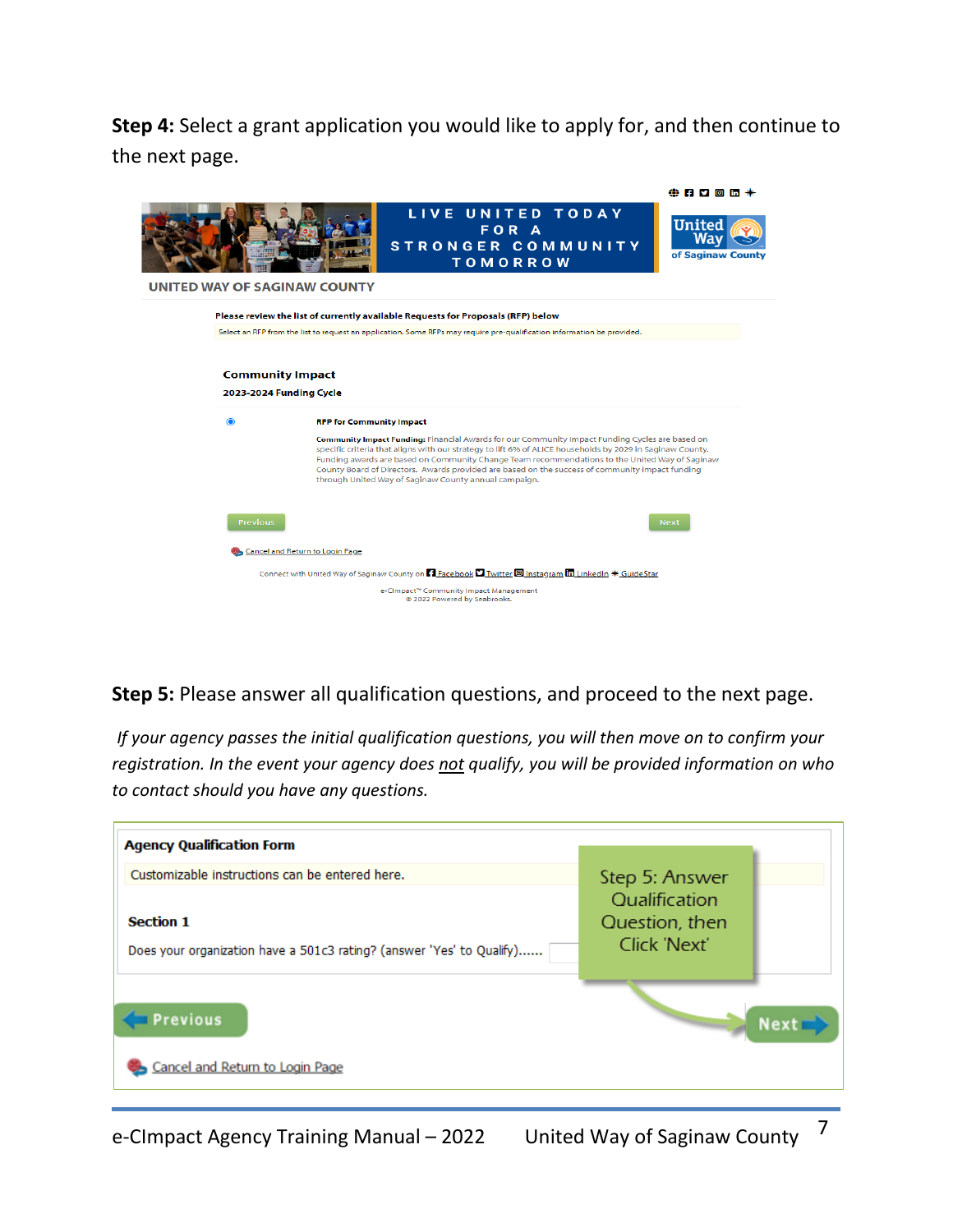#### **Step 6:** Review all agency information entered, and then click complete registration.

| EIN:                   | Please Review the information below for accuracy.<br>567774568                                                                                                                                                                                                                                            |                              |  |
|------------------------|-----------------------------------------------------------------------------------------------------------------------------------------------------------------------------------------------------------------------------------------------------------------------------------------------------------|------------------------------|--|
| Agency Name:           | 123 Test Agency                                                                                                                                                                                                                                                                                           |                              |  |
| Description:           | <b>Additional Agency Account Information Summary</b>                                                                                                                                                                                                                                                      |                              |  |
| Accredited:            | $O$ Yes $O$ No                                                                                                                                                                                                                                                                                            |                              |  |
| Mission<br>Statement:  |                                                                                                                                                                                                                                                                                                           |                              |  |
|                        | <b>Agency Information Summary</b>                                                                                                                                                                                                                                                                         |                              |  |
| Address:               | 123 Main Street<br>City, Illinois<br>45654<br>(Mailing)                                                                                                                                                                                                                                                   |                              |  |
| Email Address:         | info@email.com (Main)                                                                                                                                                                                                                                                                                     |                              |  |
| Phone Number:          | (555) 666-3333 (Fax)                                                                                                                                                                                                                                                                                      |                              |  |
|                        | <b>Primary Contact Information Summary</b>                                                                                                                                                                                                                                                                | Step 6: Review your          |  |
| Contact Name:          | me me (Executive Director)                                                                                                                                                                                                                                                                                | agencies                     |  |
|                        |                                                                                                                                                                                                                                                                                                           | information, then            |  |
| <b>Preferred Login</b> |                                                                                                                                                                                                                                                                                                           | 'Complete                    |  |
| Username:              | 123agency                                                                                                                                                                                                                                                                                                 | Registration'                |  |
| Password:              |                                                                                                                                                                                                                                                                                                           |                              |  |
| <b>Request Summary</b> |                                                                                                                                                                                                                                                                                                           |                              |  |
|                        | The Youth Philanthropy Project                                                                                                                                                                                                                                                                            |                              |  |
|                        | The Youth Philanthropy Project is transitioning to a formal partnership between The Con munity Foundation and HandsOn<br>Project. The purpose of this partnership is to further enhance the quality of the experience for participants and to further<br>expand our reach to youth throughout the region. |                              |  |
|                        |                                                                                                                                                                                                                                                                                                           |                              |  |
|                        |                                                                                                                                                                                                                                                                                                           | <b>Complete Registration</b> |  |
|                        |                                                                                                                                                                                                                                                                                                           |                              |  |
|                        | Cancel and Return to Login Page                                                                                                                                                                                                                                                                           |                              |  |

Once your registration is completed you will be able to print your confirmation page. You will also receive a confirmation email. Based on your registration answers, you will be automatically approved.